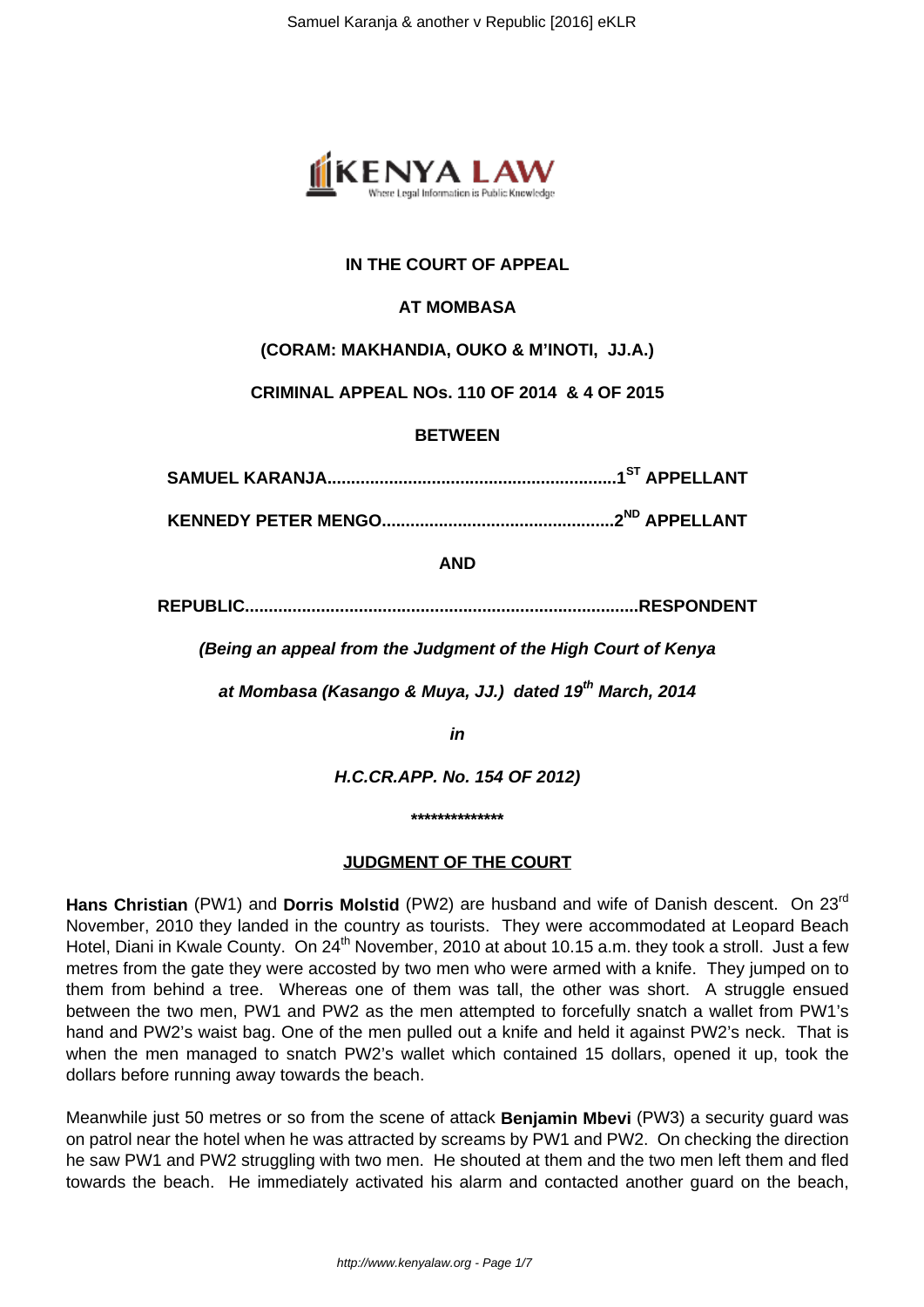**Joseph Mwanake Makonge** (PW4) who together with other security guards nearby blocked the beach road and within no time saw some men approach whom they immediately apprehended. PW4 then called PW3 and informed him of the arrest. PW1, PW2 and PW3 headed for the beach and when the two men were presented to them, they immediately confirmed that they were the very people who had just robbed them. Those two people are the appellants. They were all then taken to Diani Police Station and handed over to **P.C. Nicholas Sigei** (PW6) who in turn handed them over to P.C. **Patrick Kuranga** (PW 7), the investigating officer.

Upon further interrogation of the appellants, PW7 was satisfied that they had committed the offence. He accordingly preferred against them a single count of robbery with violence contrary **to section 296(2)** of the Penal Code with brief particulars being that the appellants on 24<sup>th</sup> November 2010 along beach road in Diani Kwale County jointly with others not before court while armed with dangerous weapons namely a kitchen knife robbed Dorris Molstid a waist bag containing cash 15 US dollars and sun glasses and at or immediately after the time of such robbery threatened to use actual violence against the said Dorris Molstid.

When presented before the Principal Magistrate's Court at Kwale on 25<sup>th</sup> November 2010 for plea, they both entered a plea of not guilty and soon thereafter their trial ensued. At the close of the prosecution case and when found that they had a case to answer the 1<sup>st</sup> appellant elected to make a sworn statement of defence and called one witness whereas the 2<sup>nd</sup> appellant gave an unsworn statement and called no witness. The 1<sup>st</sup> appellant stated that on the date of the alleged offence he was conducting his business on the beach when a security guard confronted him and ordered him to stop. It was then that he accused him of having stolen some money from some tourists. The tourists were subsequently brought to where he was and together were taken to Diani Police Station. His witness, **Kimanthi Matheka** (DW3) confirmed that on the day of the robbery he had met the 1<sup>st</sup> appellant at 10.00 a.m. He had been sent to the appellant's house to deliver a message regarding a lady who was selling her stall along the beach in which the appellant was interested. He was surprised to hear later that the  $1<sup>st</sup>$ appellant had been arrested.

As for the  $2<sup>nd</sup>$  appellant, his defence was that on the said date he was on the beach going about his business when a security guard confronted and apprehended him accusing him of participating in a robbery with the 1<sup>st</sup> appellant, a person who was a stranger to him. They were later charged with an offence he knew nothing about.

At the conclusion of the trial, the trial court took the view that there was overwhelming evidence to support the prosecution case which the defence had not displaced. It also found the appellants' defences not truthful. That formed the basis of the appellants' conviction and subsequent sentence to death. After this conviction and sentence the appellants appealed to the High Court (**Kasango** and **Muya JJ.**) which came to the conclusion that the appeal lacked merit and dismissed the same in rather short findings that; the judgment of the trial court had been duly signed, death sentence is mandatory upon conviction on capital offence and the request of the appellants for the case to be adjourned as they were not ready to proceed was rightly rejected.

Naturally the appellants now come before this Court on a second and perhaps final appeal. That being so only matters of law fall for consideration – see **Section 361** of the Criminal Procedure Code. As this Court has stated many times, it will not normally interfere with the concurrent findings of fact by the two courts below unless such findings are based on no evidence, or are based on a misapprehension of the evidence or the courts below are shown demonstrably to have acted on wrong principles in making the findings – see **Chemagong v R (1984) KLR 611.**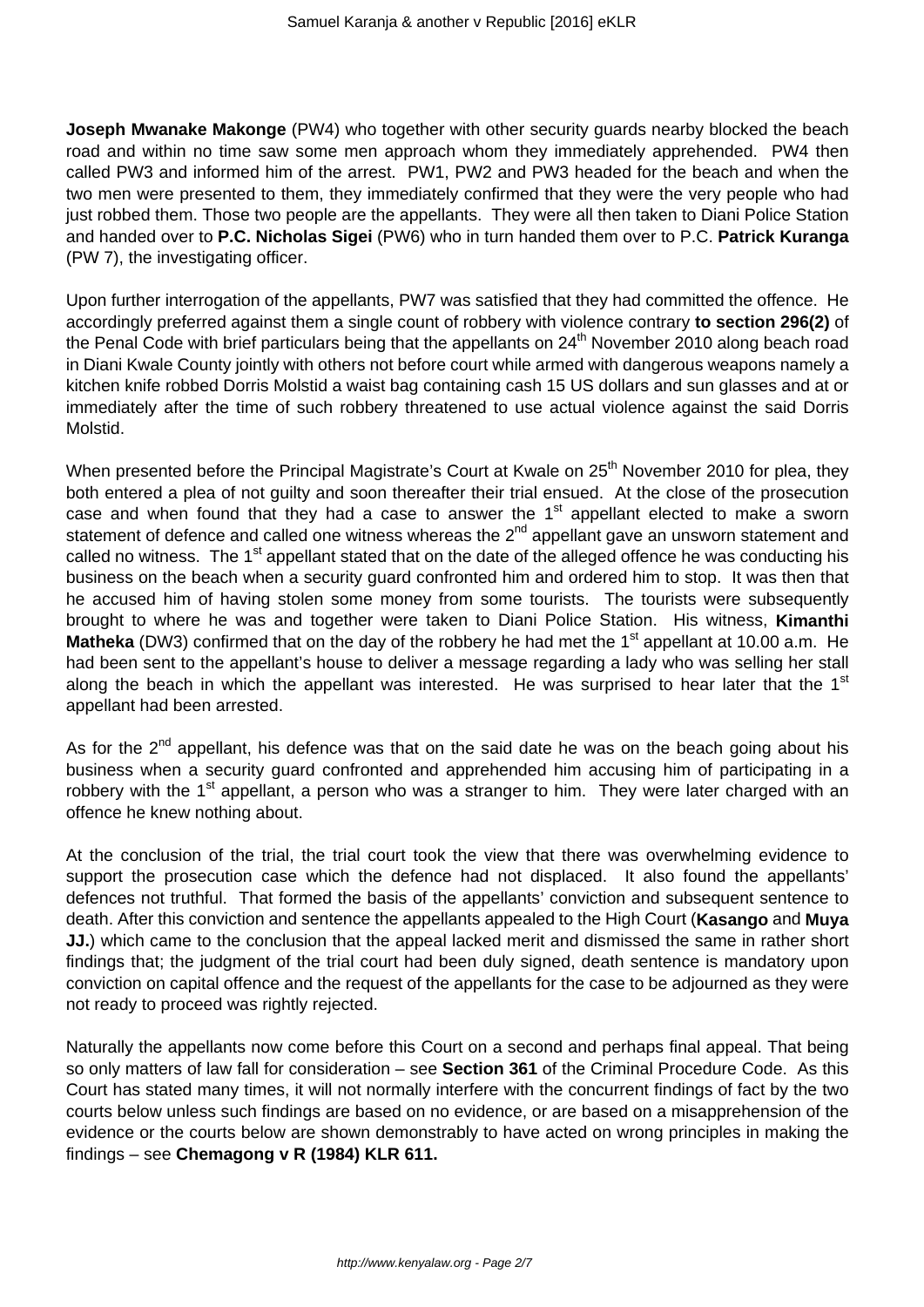The 1<sup>st</sup> appellant drew up the memorandum of appeal filed in court in person on 22<sup>nd</sup> January, 2016. Later when he appointed **Messrs Mochere & Company Advocates** to act for him, the firm drew and filed supplementary grounds of appeal on  $24<sup>th</sup>$  February, 2016 and 30<sup>th</sup> March, 2016. Similarly, when Messrs **Ngumbau Mutua and Associates** were appointed to represent the 2nd appellant they also filed supplementary grounds of appeal on  $6<sup>th</sup>$  May, 2016. The common thread in all these grounds is that the High Court failed in its statutory duty of evaluating the evidence afresh so as to reach its own conclusion as to whether to uphold the trial court's judgment; that the proceedings before the trial court were a nullity as they were conducted in violation of **Articles 2(1) (2) (3), 50(4)** and **165(1) 3(b**) of the Constitution; and that the identification of the appellant was doubtful.

**Mr. Mochere**, learned counsel for the 1<sup>st</sup> appellant submitted that PW1 and PW2 having been pounced upon by two men from behind a tree, they had no time to identify them. That PW3 who purported to identify the appellants in action was far away. That no wonder PW3 was unable to describe the appellants to his fellow security quards at the beach. According to counsel, the  $1<sup>st</sup>$  appellant was arrested on mere suspicion, and suspicion alone cannot form a basis of conviction. Counsel further submitted that no police identification parade was conducted. That being the case, the identification of the appellant was dock identification which is generally worthless. The other ground argued by counsel was that on the day the appellants took the plea, the court acceded to the prosecutor's application to have the case heard the following day. The appellants opposed the application on account of the injuries they had sustained during the arrest when they were assaulted by the mob. To the appellants, that hurried trial violated the fair trial articles in the Constitution; that is to say **Articles 2, 50 and** 165. Finally, on the 1<sup>st</sup> appellant's defence, counsel submitted that the same was sworn and was never rebutted. However both courts never appreciated the defence. In support of all his submissions counsel relied on the following authorities:

- 1. Gabriel Kamau Njoroge v Republic (1982-88) 1KAR 1134
- 2. Walter Awiyo v Republic (1991) 1 KAR 254
- 3. Sawe v Republic (2003) KLR 364
- 4. David Njoroge Macharia v Republic Criminal Appeal No. Nbi 197 of 2007 (UR)
- 5. Johana Ndungu v Republic (1996) eKLR
- 6. Karanja v Republic 1995 (1983) KLR 501

## 7. Thomas Patrick Gilbert Cholmondeley v Republic (2008) eKLR

Mr. Ngumbau, learned counsel for the 2<sup>nd</sup> appellant associated himself with the submissions made by counsel for the 1<sup>st</sup> appellant. He however reiterated that the circumstances of the robbery did not favour positive identification of the appellants. The non-description of the robbers especially by PW3 to PW4 made the possibility of mistaken identification of the appellants probable. That neither PW1, PW2 nor PW3 were present during the arrest of the appellants. He further submitted that this was not a case of chase and arrest. Counsel submitted further that the evidence of identification has to be treated with circumspection even if the attack was during the day. Counsel submitted that looking at the entire judgment of the High Court, one is left wondering whether it subjected the evidence of the trial court to fresh and exhaustive examination so as to reach its own conclusion. Lastly, counsel submitted that the 2<sup>nd</sup> appellant, from the record, actually never participated in the appeal. For his submissions counsel relied on the following authorities-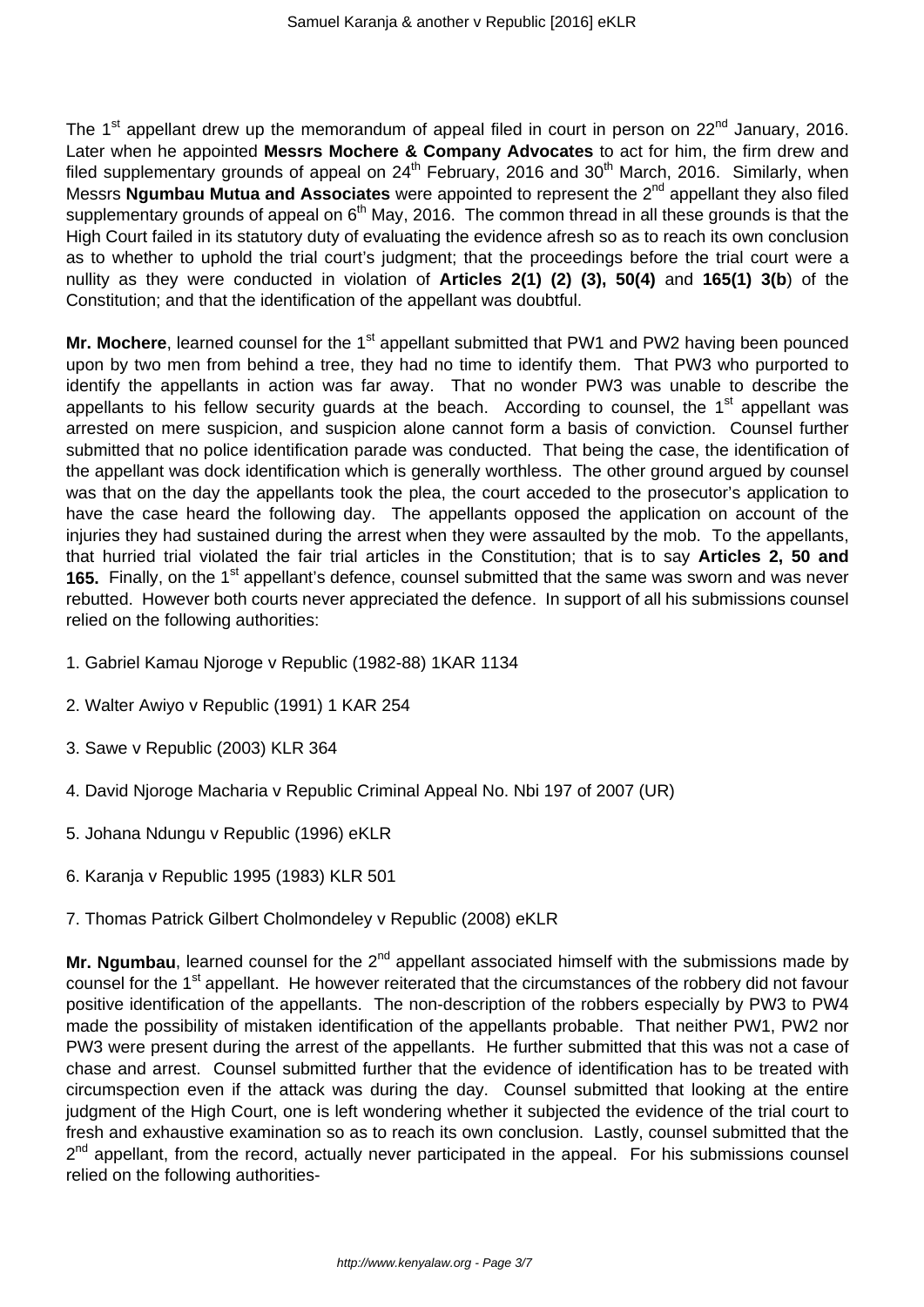## 1. R vs Turnbull and Others (1976)3 ALL ER 549

## 2. Joseph Ngumbao Nzaro vs Republic (1988-1992) 2 KAR 254

## 3. Roria vs Republic (1967) EA 583

Responding, **Mr. Musyoki**, Senior Prosecution Counsel submitted that the evidence of identification of the appellant was overwhelming as the robbery was committed at 10.00 a.m. in the morning. There was therefore no possibility of any error on the part of PW1, PW2 and PW3 who witnessed the robbery. That PW4 arrested the appellants on the beach and when PW1, PW2 and PW3 were summoned they positively identified the appellants as the robbers. It was submitted that though the appellants were not represented by counsel in the two courts below, their rights to a fair trial were not compromised. With regard to whether or not the 2<sup>nd</sup> appellant was present during the hearing of the appeal in the High Court, counsel urged us to call for and peruse the original record of the High Court and if it is confirmed that indeed the 2<sup>nd</sup> appellant never prosecuted his appeal, then we should order the re-hearing of the appeal.

We deem it appropriate to deal first with the issue whether or not the 2<sup>nd</sup> appellant prosecuted his appeal in the High Court. If it is established that indeed he did not, then obviously there is no appeal from the High Court before us for determination. The record before us shows that the 2<sup>nd</sup> appellant filed his appeal in the High Court in person on 6<sup>th</sup> August, 2012 whereas the 1<sup>st</sup> appellant's appeal was filed through Messrs **Kariuki Gathuthi & Company Advocates** on 31st July, 2012 and subsequently amended on 13<sup>th</sup> September, 2013. The record also shows that the  $2<sup>nd</sup>$  appellant filed his written submissions in Kiswahili dated 24<sup>th</sup> December, 2012. This was long before the hearing of the appeal. The first time the appeal came up for hearing was  $4<sup>th</sup>$  September 2013. From the intitulement it is self evident that it was only the appeal by the 1<sup>st</sup> appellant that was scheduled for hearing on that date. The appeal is indicated as number 154 of 2012 and the parties given as **Samuel Karanja v Republic**. There is no mention of the appeal by the  $2^{nd}$  appellant. On that day the coram shows that only the  $1^{st}$  appellant and his counsel were present. Counsel for the 1<sup>st</sup> appellant applied and was granted leave to amend the grounds of appeal. When the appeal next came up for hearing on  $15<sup>th</sup>$  October, 2013 only the  $1<sup>st</sup>$ appellant and his counsel were present again**. Mr. Mungai** appearing for the State is recorded as saying **"…. Appeal is only by Samuel Karanja against lower court's judgment. The appellant is represented by counsel ....**" From there counsel for the 1<sup>st</sup> appellant made his submissions in support of the appeal. Mr. Mungai opposed the appeal and judgment was set for 28th November, 2013. On this date, again only the  $1<sup>st</sup>$  appellant was present.

We have called for the original record of the High Court. It is no different from what we have set out above from the typed record. For all intents and purposes therefore the  $2^{nd}$  appellant's appeal was never heard by the High Court. We are therefore surprised that in the judgment of the High Court, the opening line is that **"…. The two appellants were convicted and sentenced to suffer death for the offence of robbery with violence …."**The presumption here is that the appeals by the two appellants had been canvassed before them which was not the case. Even if that had been the case, where is the order of consolidation of the two appeals, if at all"

The 2<sup>nd</sup> appellant was thus condemned unheard in the High Court which flies in the face of fair trial provisions of the Constitution as well as the doctrines of natural justice. We do not however want to assume that the omission was deliberate. We can only attribute it perhaps to an unfortunate lapse on the part of the judges who presided over the appeal. We must however reiterate that in criminal proceedings where the liberty of an accused is at a risk, there should be no room for such acts of omission or commission. It behoves the courts to approach such proceedings with great care and circumspection. What order then commends itself to us in the circumstances" We shall leave the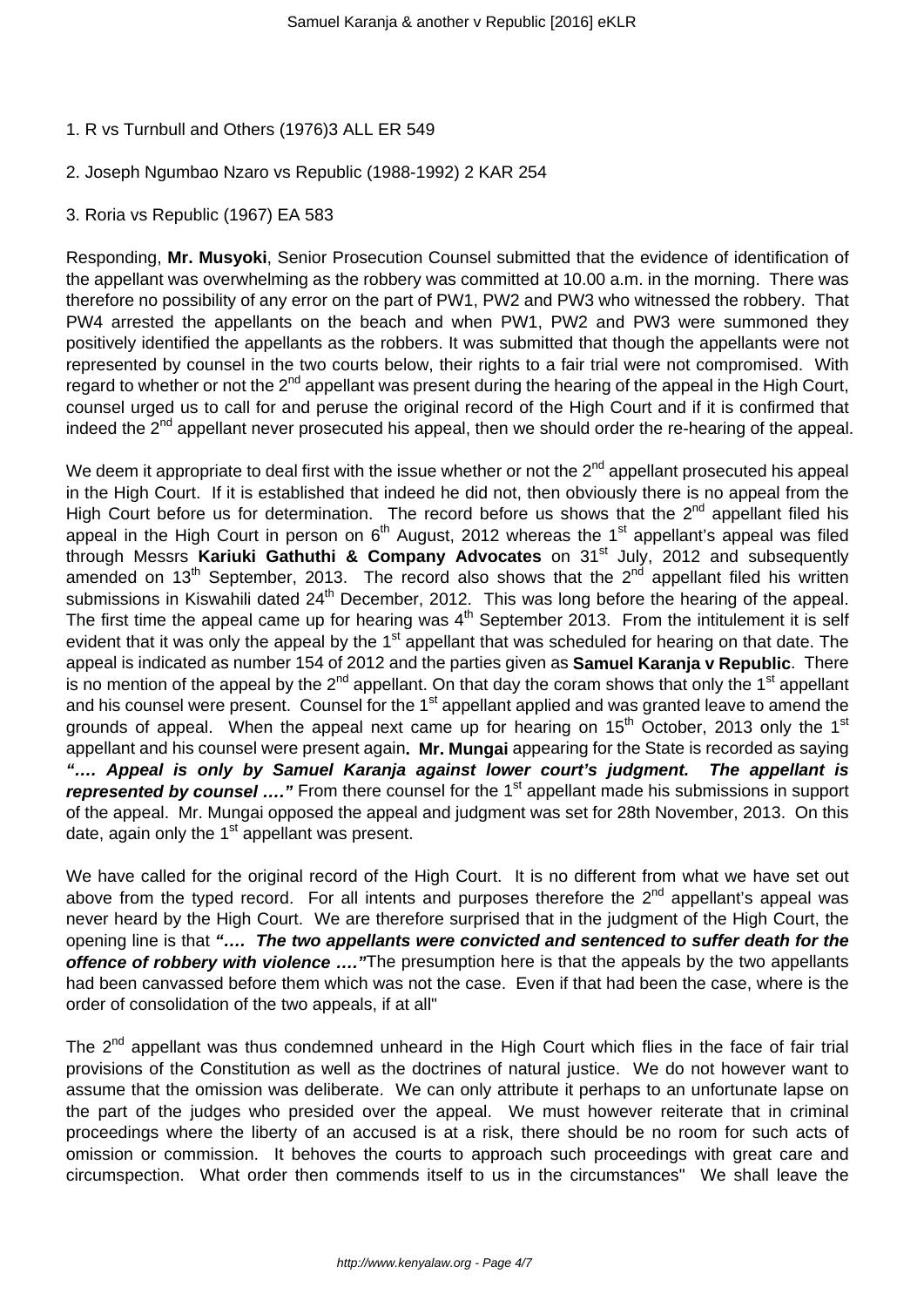answer to the tail end of this judgment.

We now turn to the grounds in support of the 1<sup>st</sup> appellant's appeal. On the ground that the 1<sup>st</sup> appellate court failed, to re-analyze and re-evaluate the evidence on record exhaustively so as to reach its independent conclusion, it would appear that the judgment of the court supports this contention. Nowhere does the High Court subject the evidence of the trial court to any fresh or exhaustive reexamination. The judgment is simply structured in this manner; page 1 is the introduction dealing with the offence charged, the conviction and sentence of the appellants by the trial court. The  $2^{nd}$  page is on the number of the prosecution witnesses followed by brief facts of the case. Page 3 is dedicated to the grounds of appeal as well as amended grounds of appeal. Pages 4, 5 and 6 are the judges' response to the amended grounds of appeal regarding whether or not the judgment of trial court was signed and the constitutionality of the death penalty with extensive quotes from cited authorities. In page 7 the judges deal with the complaint regarding the refusal by the trial court to adjourn the hearing of the case soon after they were charged as they had been injured during their arrest and on page 8 they conclude thus:-

#### **"…. Having carefully analysed the record of the proceedings we are satisfied that the conviction was safe and the sentence was legal …."**

Dealing with the duty of the 1<sup>st</sup> appellate court in the case of **Gabriel Kamau Nioroge** (supra) this Court observed:-

"**…. As this Court has constantly explained, it is the duty of the first appellate court to remember that parties to the court are entitled, as well on the questions of fact as on questions of law, to demand a decision of the first appeal and that court cannot excuse itself from the task of weighing conflicting evidence and drawing its own inferences and conclusion though it should always bear in mind that it has neither seen nor heard the witnesses and to make due allowance in this respect …. If the High Court has not carried out its task, it becomes a matter of law on second appeal whether there was any evidence to support the conviction. Certainly misdirections and nondirection on material points are matters of law …."**

At the hearing of the appeal in the High Court, the  $1<sup>st</sup>$  appellant had submitted that considering the manner the offence was committed, positive identification of the perpetrators was well nigh impossible, that there was no description of the features of the perpetrators by either PW1, PW2 or even PW3 to PW4 who arrested the appellants. The possibility that the appellants could have been victims of mistaken identity had not been eliminated more so since PW1, PW2 and PW3 were not present when the  $1<sup>st</sup>$  appellant was arrested; there was no evidence as to who pointed out the appellants to PW4; this was not a case of chase and arrest where the chaser never lost sight of the suspect; the road on which the appellants are alleged to have run on to get away was a public road with busy human traffic at the time; and finally, that PW3 only saw the attackers run towards the beach but never claimed to have seen their faces. Then there was the issue whether in the circumstances, a police identification parade ought not to have been conducted. All these questions deserved interrogation by the High Court and answers given. As it is the High Court simply brushed them aside. Given the foregoing failures, we doubt whether the 1<sup>st</sup> appellant's conviction can be said to have been safe. He may well have been a victim of mistaken identity. All these submissions required thorough consideration by the High Court and this could only be done by subjecting the evidence of the trial court to fresh and exhaustive re-examination. This statutory requirement was obviously overlooked in this appeal. The High Court appears to have been carried away by the evidence of PW1, 2, 3 and 4 regarding the arrest of the 1<sup>st</sup> appellant. That the 1<sup>st</sup> appellant was soon after the incident arrested by PW4. Following the arrest PW1, 2 and 3 came by who immediately identified the 1<sup>st</sup> appellant as one of those who had attacked and robbed them a short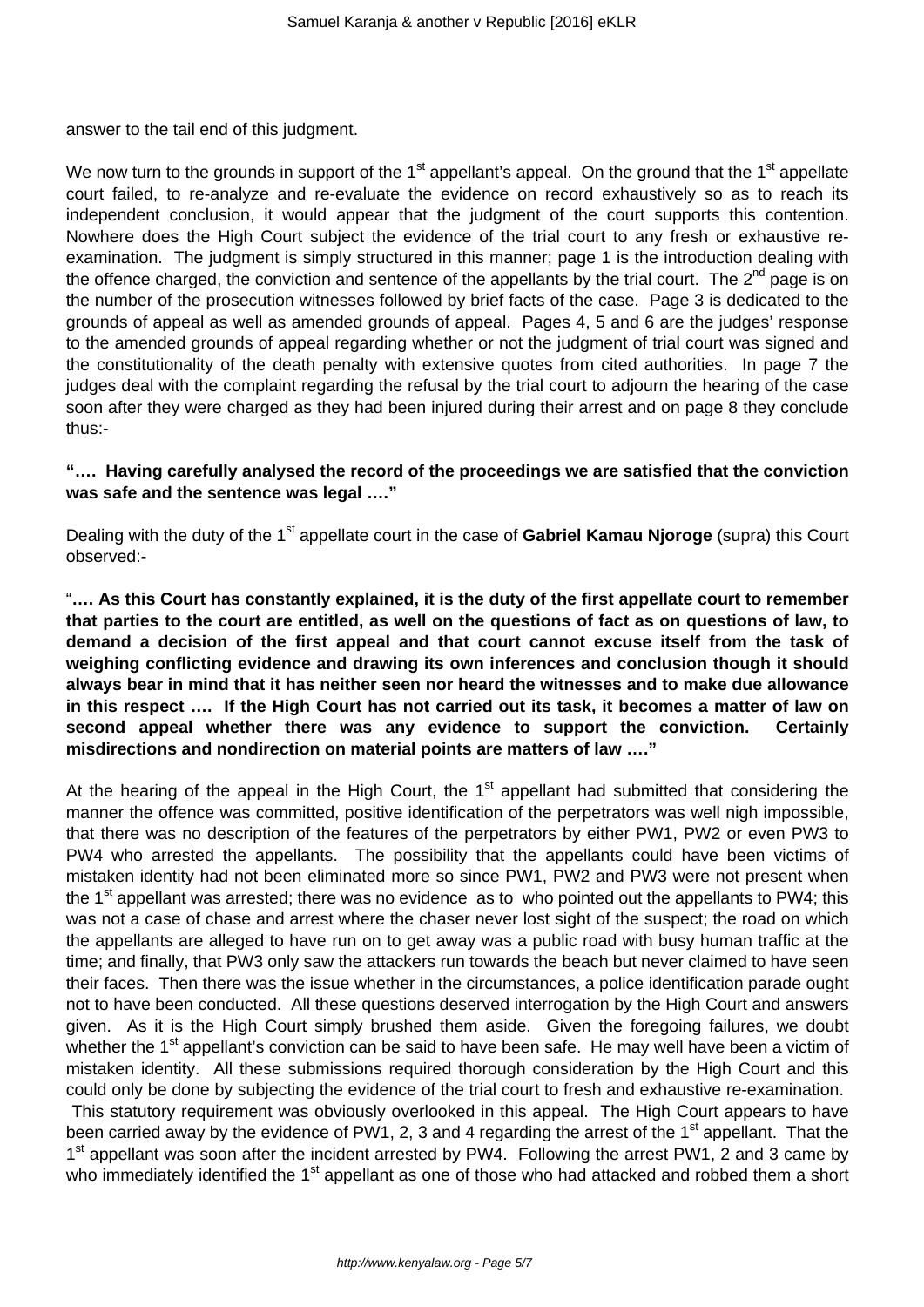while ago. The action by PW4 of exposing the 1<sup>st</sup> appellant to the victims was wrong and prejudicial to the 1<sup>st</sup> appellant and the High Court failed to caution itself of the fact that it is very likely and very natural that a complainant confronted with an individual arrested soon after the robbery on them, would mostly conclude that the person so arrested was the robber. See **Paul Mwaniki Kitilu v Republic, Criminal Appeal No. 270 of 2007 (UR)**. We think that what PW4 should have done upon arrest of the 1<sup>st</sup> appellant was to alert the police who would have taken him straight to a police station pending the conduct of a police identification parade to see whether the witnesses could identify him.

The record shows that the appellants were first presented in court on 25<sup>th</sup> November 2010 to take the plea. They pleaded not guilty to the charge whereupon the prosecutor applied that because PW2 who was the complainant was a tourist and was due to leave the country on 28<sup>th</sup> November 2010, that there be a special hearing. The appellant opposed the application on the grounds that they were injured during the arrest and required medical attention. The trial court appears to have acceded to their request and directed that they be taken for treatment and an update on their condition availed to court the following day. The following day the appellants were availed in court and when the prosecution intimated that he was ready to proceed with the case, they protested saying that they were still not ready on account of the very injuries. However, the trial court overruled their objection and directed for the case to proceed. The appellants challenge these proceedings on account of breach of fair trials articles of the Constitution. Essentially they are saying that they were not accorded adequate time and facilities to prepare their defence, to choose, and be represented by an advocate, and to be informed of this right promptly, to be informed in advance of the evidence the prosecution intends to rely on, and to have reasonable access to that evidence.

On the face of it, it appears that indeed there was violation of **Article 50** of the Constitution. The appellants took the plea and the following day were subjected to a trial despite their sickly condition occasioned by mob justice or injustice administered on them during the arrest. Of course we appreciate the trial court's concern regarding the fact that the complainant was a tourist just about to leave the country. However can mere convenience of a witness override the provisions of the Constitution" We do not think so; more so in a case like this where the appellant had been seriously injured during their arrest and which the trial court observed. The complainant's convenience had to be measured and or counterbalanced against the injustice and prejudice that may be caused to the appellants. There was nothing on record to indicate that the complainant could not have testified any other time or through other means. In the absence of any satisfactory reason and the exploration of other ways in which the complainant would have been assisted to testify at an appropriate time, we are satisfied in the circumstances of this appeal that the appellants' complaints regarding violation of their fair trial provisions of the Constitution are valid.

What we have said is sufficient to dispose of this appeal. In so far as the 1<sup>st</sup> appellant is concerned, the appeal is allowed, conviction quashed and sentence imposed set aside. He shall forthwith be set at liberty unless otherwise lawfully held.

How about the 2<sup>nd</sup> appellant" As we have already stated, his appeal was never heard at all by the High Court. Both counsel for the 2<sup>nd</sup> appellant and State are in agreement that the best order to make in the circumstances is for the re-hearing of the appeal. We are reluctant to take that route though, for the simple reason that this judgment is binding on the High Court. Having found for the 1<sup>st</sup> appellant on the issues which equally faced the  $2^{nd}$  appellant, what purpose will be served with the re-hearing of the 1<sup>st</sup> appellant's appeal". Will it not be just a case of going through the motions when the outcome of the appeal is already known. We do not think that the judiciary can afford such luxury. Judicial time and resources must be put to good use. We do not think that such purpose will be achieved if we were to order a re-hearing of the 2<sup>nd</sup> appellant's appeal.